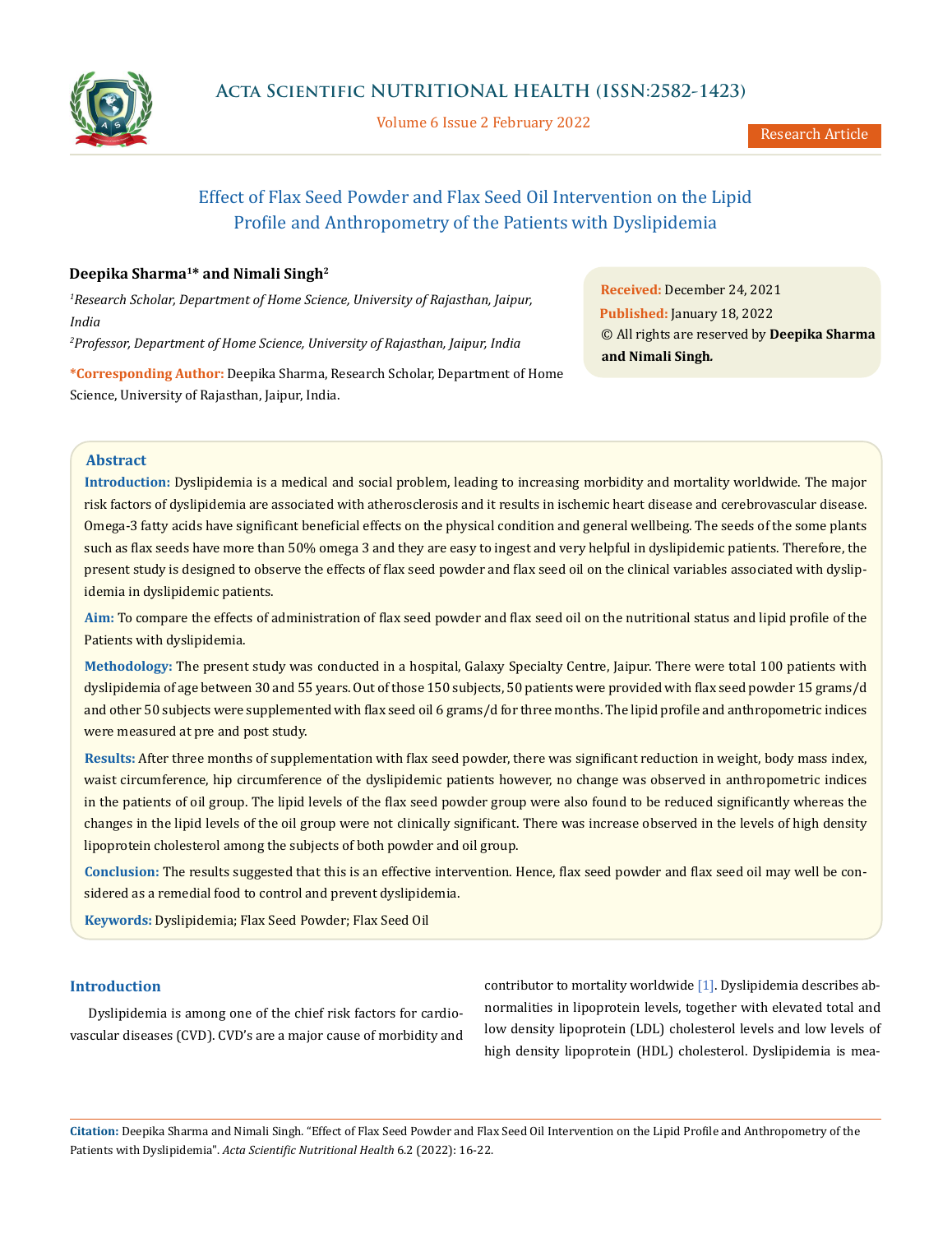sured one between the top 5 risk factors of cardiovascular disease, including hypertension, obesity, smoking and diabetes mellitus [2]. Numerous other disease conditions such as myocardial infarction, atherosclerosis, stroke, fatty liver, liver cirrhosis, nephropathy and many other diseases are linked to dyslipidemia. National Cholesterol Education Programme ATP III [3], suggested definition of dyslipidemia.

- Hypertriglyceridemia- serum triglyceride levels  $\geq 150$  mg/ dl (≥1.7 mmol/l).
- Low HDL cholesterol- HDL cholesterol levels <40 mg/dl  $\left[$  <1.04 mmol/l) for men and <50 mg/dl  $\left[$  <1.3 mmol/l) for women.
- High LDL cholesterol- LDL cholesterol levels ≥130 mg/dl (≥3.4 mmol/l) calculated using the Friedewald›s equation.
- High total cholesterol to HDL-C ratio- This is defined as total cholesterol to HDL-C ratio of ≥4.5.

Studies across different populations revealed that those with higher cholesterol levels have more atherosclerosis and coronary heart diseases as compared to those having lower levels. Factors contributing to dyslipidemia are obesity, genetics, poor nutrition, and some pharmacologic agents such as β blockers and diuretics, diabetes mellitus, tobacco consumption and lack of exercise [4]. Substitute for hypolipidemic drugs are some plant seeds and dietary supplements because they offer a good source for reducing lipid levels in blood and they are extensively used in a number of traditional health care systems. A balanced diet with regular physical activity and maintaining an ideal body weight can prevent the onset of dyslipidemia.

#### **Prevalence of dyslipidemia**

#### **Global**

Hypertension and hypercholesterolemia are important modifiable risk factors of cardio-vascular diseases (CVD). The cases of hypercholesterolemia, hyper triglyceridemia and low levels of high density lipoprotein cholesterol had increased significantly in the last 20 years in professional inhabitants in Beijing [5]. The study described that hypercholesterolemia was observed in 6% of the males and in females it was 2.8% in the age between 20 and 39 years and in 20.2% of males and 38.7% of females of the age group >60 years. The levels of high density lipoprotein cholesterol was found to be very low in 7% of males and 1.6% of females. The increase was noticed to be greater in the age group between 40-59 years [5].

The prevalence of dyslipidemia in the population of Korea was noticed to be increased from 32.4% in 1998 and then in 2001 it was 42.6% and 44.1% in 2005. In comparison with the KNHANES (Korea National Health and Nutrition Survey) in 1998, the occurrence of dyslipidemia was 47%, elevated in 2001 and in 2005, it was found to be increased to 61% higher.

In a study by Lee., *et al*. [6] 2012 in 2005, it was noted that only 9.5% of individuals having dyslipidemia were aware of the disease and 5.2% were using hypolipidemic drugs and 33.2% of patients were on treatment and acquired the treatment goals. To summarize, the prevalence of dyslipidemia in Korea progressively increased from 1998 to 2005.

One another study in Thailand described that urban life style had impact on dyslipidemia. The results of the study suggested that the mean total cholesterol and LDL cholesterol were considerably greater in urban as compared to rural subjects in both men and women. Relocation to urban areas and increase in urban life style was associated with the increasing lipid levels and prevalence of dyslipidemia [7].

#### **India**

The incidences of coronary heart disease are increasing in Indians living in urban areas and abnormal lipid levels are the main risk factor. An investigation was done by Estari., *et al*. [8] on serum lipids and the occurrence of dyslipidemia in urban population in Warangal district in Andhra Pradesh. It was summarized from the study that 52.7% of males and 42.9% of females had minimum one lipid abnormality. There was low High density lipoprotein cholesterol among 7% of males and 1.6% of females. And in all the age groups the prevalence of hypercholesterolemia, low levels of high density lipoprotein cholesterol amnd hypertriglyceridemia was noticed to be greater.

A study in Mumbai, India, by Sawant., *et al*. [9] 2008 also summarizes that the incidences of dyslipidemia was high in males as compared to females. Out of all participants with total cholesterol concentration  $\geq 200$  mg/dl, 23.3% were females and 38.7% were males. The levels of HDL cholesterol were observed to be low in 64.2% males and in females it was noticed to be 33.8%. The cases

**Citation:** Deepika Sharma and Nimali Singh*.* "Effect of Flax Seed Powder and Flax Seed Oil Intervention on the Lipid Profile and Anthropometry of the Patients with Dyslipidemia". *Acta Scientific Nutritional Health* 6.2 (2022): 16-22.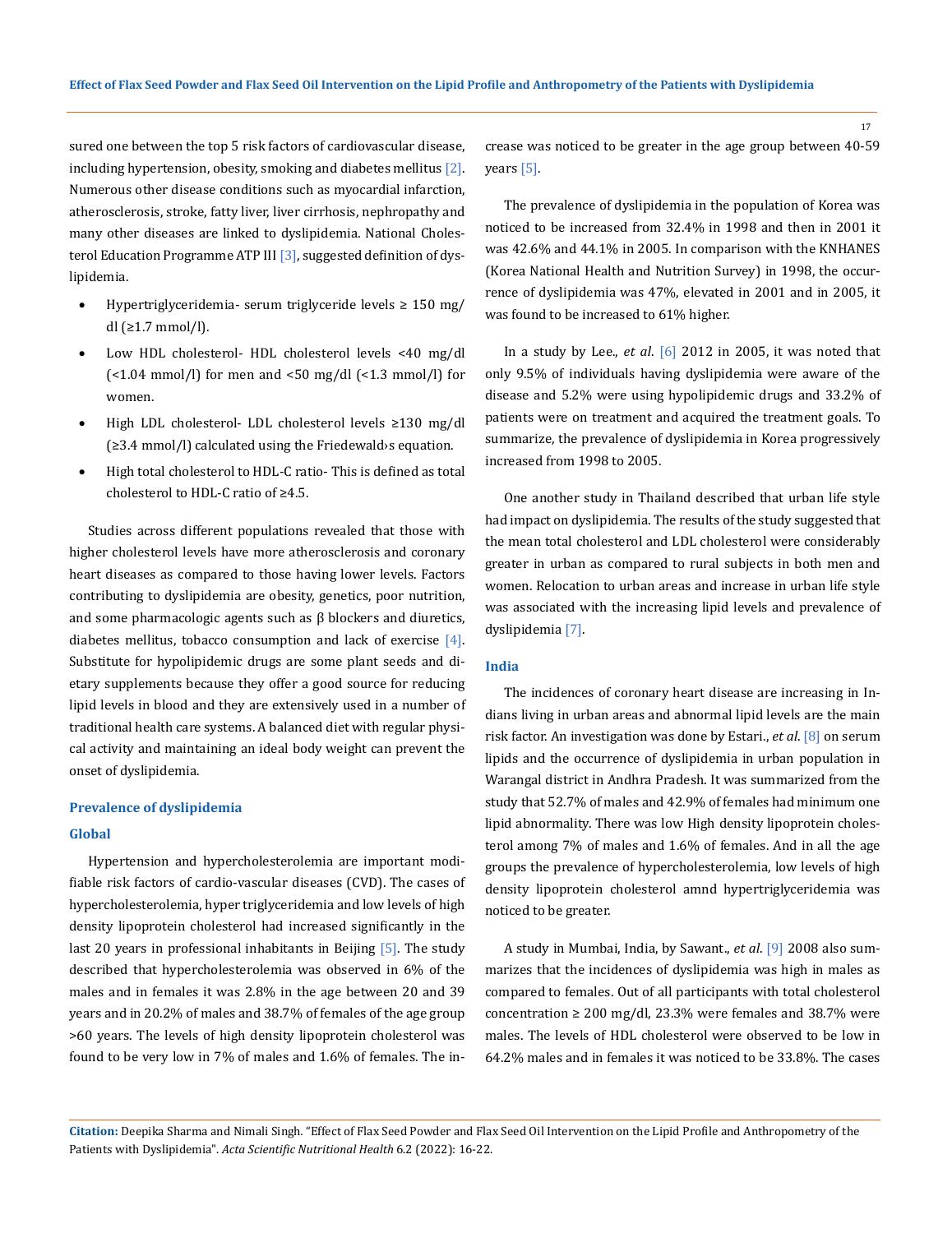of hypercholesterolemia and hyper-triglyceridemia were observed to be higher in age group 31 and 40 years of age group as compared to ≤ 30 years of age group.

One another study done by The Indian Council of Medical Research, India Diabetes (ICMR-INDIAB) on the population of three states in India. These are Tamil Nadu, Maharashtra and Jharkhand and one union territory (Chandigarh). The results of the study demonstrated that among the participants observed, 13.9% had high levels of cholesterol, 29.5% had high levels of triglycerides, 72.3% had low levels of HDL cholesterol, 11.8% had high levels of LDL cholesterol levels and 79% had at least one of the lipid abnormality. Higher rates of hypercholesterolemia was observed in Tamil Nadu (18.3%), highest rates of hyper triglyceridemia in Chandigarh (38.6%), highest rates of low HDL cholesterol in Jharkhand (76.8%) and highest rates of high LDL cholesterol in Tamil Nadu (15.8%). The low levels of HDL cholesterol were the most ordinary lipid deformity (72.3%) in all the regions which were studied  $[10]$ .

A variety of food sources are currently gaining extensive interest globally for potential health benefits for many diseases, such as dyslipidemia and associated complications. Amongst those dietary sources, flax seed (*Linum usitatissimum* L.) is one of the conventional health food. Flax seeds had been described to own antioxidant properties which act against many diseases like atherosclerosis, hypertension, chronic inflammation, diabetes mellitus and cancer's pre stage. Therefore, the present study is designed to determine whether there is a dose response of flax seed powder and flax seed oil on clinical variables associated with dyslipidemia in dyslipidaemic patients.

#### **Role of flax in management of dyslipidemia**

Flax is an annual plant. It belongs to linaceae family. Flax seed is well known as a functional food because it contains alpha-linoleic acid, lignin and polysaccharides, and all these ingredients have positive effects in prevention of many diseases. There is 28% dietary fibre (7-10% soluble dietary fibre, 11-18% insoluble dietary fibre) in whole flaxseeds. Out of total 40% fats in flax seed, 57% is omega 3 fatty acids and there are 21% proteins in whole flax seeds. The chief components which are responsible for hypolipidemic action of flax seeds are dietary fibre, omega 3 fatty acids and lignin. Several studies suggest the beneficial effects of flax seeds on blood lipid levels. A study conducted by Nazni., *et al*. [11] 2005 on flax seed powder showed statistically significant decrease in levels of blood glucose and blood lipid levels. The findings suggested that the mean lipid values were found to be reduced from 224.3 to 167.5 mg/dl for total cholesterol, for triglycerides it was decreased from 178.8 to 150.9 mg/dl and from 157.2 to 128.8 mg/dl for LDL cholesterol and the mean values improved significantly from 36.5 mg/dl to 52.1 mg/dl for HDL cholesterol. The study concluded that the use of flax seed powder had great therapeutic potential.

Flax seeds have unsaturated fatty acids, antioxidants and fibres in abundance and also known to have anti-atherogenic properties. Therefore, a study was done to estimate the effects of flax seeds on serum lipid levels of patients with dyslipidemia. The conclusion of the study suggested that 12 weeks intervention with roasted flax seed chutney powder had a significant improvement in atherogenic indices [12].

Flax seed oil is primarily measured as a healthy food. Fatty acid composition of flax seed oil is unique from other oils available commercially because of its composition of, alpha linolenic acid which is above 50%. Because of the high content of this unique fatty acid, flax seed and flax seed oil are often used as food supplements.

One more study investigated the effect of supplementation with flax seed oil (FO) for 12 weeks, on the risk factors of cardiovascular diseases such as serum low-density lipoprotein concentration. Supplements of 10 g of flax seed oil and 10 g of corn oil having 5.49 and 0.09 g of ALA, respectively were given to the subjects. The data demonstrated that the flax seed oil supplementation decreased low density lipoprotein cholesterol levels by 25.8% and 21.2% at 4 and 12 weeks, respectively. Corn oil supplementation had no outcome on LDL levels. It was concluded from the study that the levels of serum total cholesterol, LDL-cholesterol were significantly decreased in the flax seed oil group [13].

#### **Objectives of the Study**

- • To assess the nutritional status of dyslipidemic patients with respect to anthropometry and clinical profile.
- • To see the impact of flax seeds powder on the blood lipid levels of dyslipidemic patients.
- To observe the effect of supplementation with flax seed oil on the lipid levels of patients with dyslipidemia.
- • To evaluate the effectiveness of flax seed powder and flax seed oil on the lipid levels of dyslipidemic patients.

**Citation:** Deepika Sharma and Nimali Singh*.* "Effect of Flax Seed Powder and Flax Seed Oil Intervention on the Lipid Profile and Anthropometry of the Patients with Dyslipidemia". *Acta Scientific Nutritional Health* 6.2 (2022): 16-22.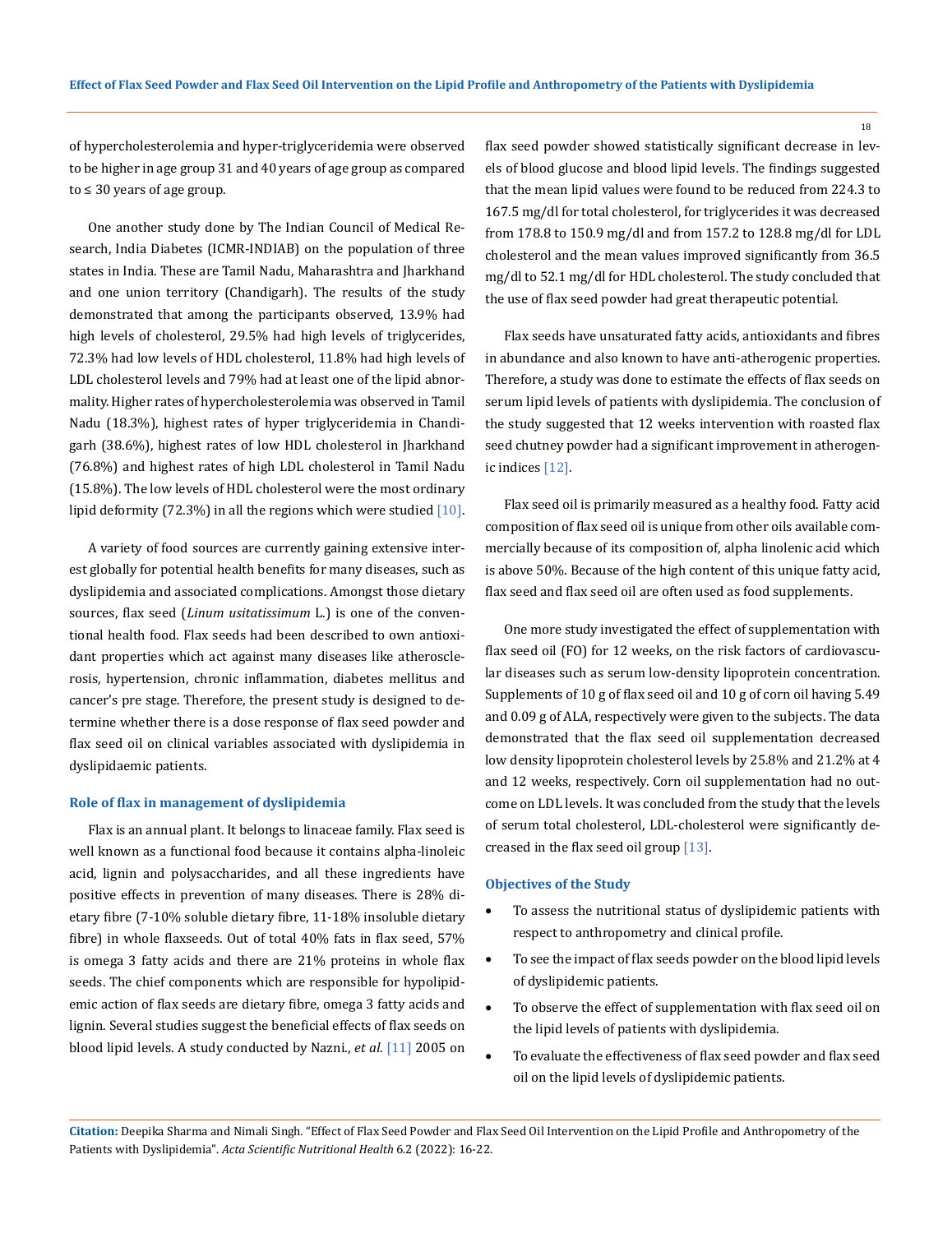#### **Methodology**

The study was done in a hospital "Galaxy Speciality Centre" in Jaipur city. About 100 patients of dyslipidemia in the age group 30-55 years, attending the outpatient department of the hospital was selected for the study. A consent form was taken after getting signed by the patients. For conducting the intervention study, approval from the ethics committee was taken. Out of 100 patients 50 patients were given flax seed powder 15 grams per day along with diet counselling and 50 patients were given 6 grams of flax seed oil along with diet counselling for three months.

- At the baseline, information regarding anthropometric measurements (weight, height, waist hip circumference) and lipid profile was collected.
- At post intervention data was collected on anthropometric measurements (weight, height and waist hip circumference) and lipid profile.

#### **Criteria for sample selection**

#### **Inclusion criteria**

- Patients of age group  $\geq 30$  years to  $\leq 55$  years.
- • Patients of both the sexes.
- Patients with body mass index  $\geq 20 \text{ kg/m}^2$  to  $\leq 35 \text{ kg/m}^2$ .
- Presence of 2 indicators given below.
- • Patients having total cholesterol ≥ 200 mg/dl.
- • Patients with low density lipoprotein cholesterol ≥ 130 mg/dl.
- Patients with high density lipoprotein cholesterol < 40 mg/dl.
- Patients with triglyceride levels  $\geq 150$  mg/dl.

#### **Exclusion criteria**

- Patients suffering from severe diabetic complication as retinopathy, nephropathy, neuropathy etc.
- • Patients having severe cardiac complications as ischemic heart disease, myocardial infarction, cardiovascular disease.
- Pregnant or lactating women.
- Patients with known hypersensitivity to the supplement.
- Not willing to participate.

#### **Biochemical tests**

The blood samples was collected and analysed. Blood serum was used for the analysis of total cholesterol, HDL cholesterol, LDL cholesterol, triglyceride at baseline (day o) and after 3 months of supplementation. Blood sample was obtained after 12 hour over night fasting.

#### **Statistical analysis**

Data was tabulated and computed. Mean and standard deviation was calculated. Difference in the various parameters of intervention was assessed by using 't' test.

#### **Results**

After supplementation for 3 months with flax seed powder there was significant reduction in weight (t-4.647,  $p < .000$ ), body mass index (t-4.269,  $p < .000$ ), hip circumference (t-3.462,  $p <$ 0.001) and waist circumference (t-3.846,  $p < .000$ ) of dyslipidemic patients. The reduction in the mean of total cholesterol was from 236.42 to 193.89, triglycerides from 268.53 to 186.30, LDL cholesterol from 143.95 to 114.11 and VLDL cholesterol from 53.70 to 36.98 and mean HDL cholesterol was increased from 41.43 to 42.91 in the powder group.

| <b>Powder Group</b>       |                     |                                |       |                |  |  |
|---------------------------|---------------------|--------------------------------|-------|----------------|--|--|
|                           | Pre                 | <b>T</b> -Value<br><b>Post</b> |       | <b>P-Value</b> |  |  |
| Height (cm)               | $167.88 \pm 7.591$  | $167.88 \pm 7.591$             |       |                |  |  |
| Weight (kg)               | $81.74 \pm 15.518$  | $79.67 \pm 15.135$             | 4.647 | .000           |  |  |
| BMI                       | $28.36 \pm 5.944$   | $27.68 \pm 5.829$              | 4.269 | .000           |  |  |
| $HC$ (cm)                 | $106.35 \pm 11.158$ | $105.26 \pm 11.389$            | 3.462 | 0.001          |  |  |
| $WC$ (cm)                 | $109.01 \pm 11.713$ | $107.45 \pm 11.736$            | 3.846 | .000           |  |  |
| <b>WHR</b>                | $1.02 \pm 0.048$    | $1.02 \pm 0.044$               | 1.481 | 0.145          |  |  |
| Total Cholesterol (mg/dl) | $236.42 \pm 44.598$ | $193.89 \pm 38.546$            | 6.21  | .000           |  |  |

**Citation:** Deepika Sharma and Nimali Singh*.* "Effect of Flax Seed Powder and Flax Seed Oil Intervention on the Lipid Profile and Anthropometry of the Patients with Dyslipidemia". *Acta Scientific Nutritional Health* 6.2 (2022): 16-22.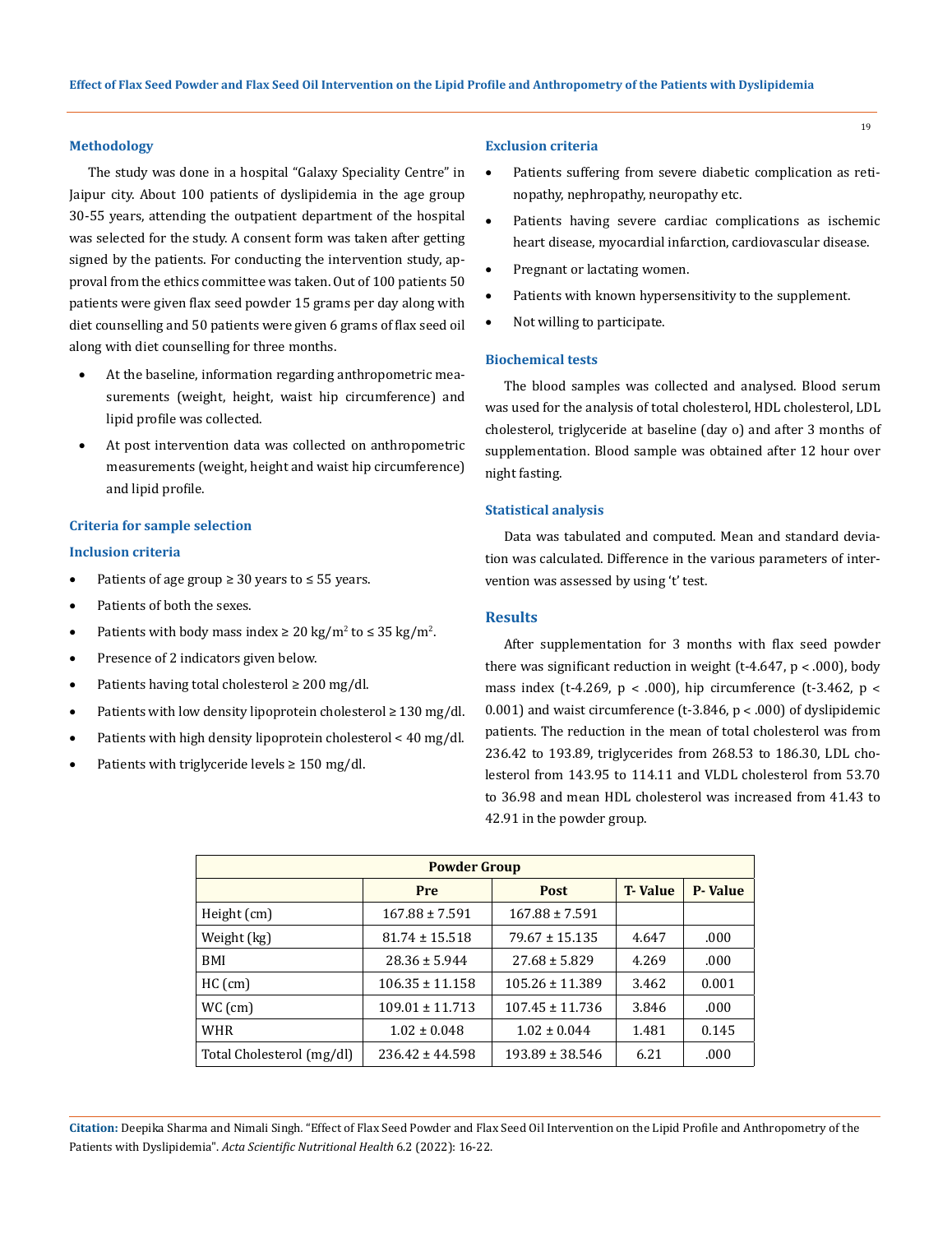| Triglycerides (mg/dl) | $268.53 \pm 88.389$ | $186.30 \pm 74.525$ | 7.116    | .000  |
|-----------------------|---------------------|---------------------|----------|-------|
| HDL(mg/dl)            | $41.43 \pm 26.603$  | $42.91 \pm 6.843$   | $-0.411$ | 0.683 |
| $LDL$ (mg/dl)         | $143.95 \pm 44.624$ | $114.11 \pm 33.860$ | 4.646    | .000  |
| $VLDL$ (mg/dl)        | $53.70 \pm 17.702$  | $36.98 \pm 14.650$  | 7.403    | .000  |

**Table 1:** Comparison of anthropometric measurements and biochemical values in powder group pre and post study.



**Graph 1:** Mean difference between anthropometric measurements and biochemical estimation of powder group pre and post study.

In the oil group no reduction was seen in the anthropometric measurements after three months of supplementation with flax seed oil 6 grams per day. There was reduction seen in biochemical parameters of dyslipidemic patients in the oil group but it was not as much as seen in the powder group. The mean reduction in the of total cholesterol was from 249.13 to 238.28, triglycerides from 244.92 to 223.27, LDL cholesterol from 157.10 to 150.09 and VLDL cholesterol from 48.32 to 44.65 and mean HDL cholesterol was increased from 41.06 to 42.92 in the oil group.

| <b>Oil Group</b>          |                     |                     |                 |                |  |
|---------------------------|---------------------|---------------------|-----------------|----------------|--|
|                           | Pre                 | <b>Post</b>         | <b>T</b> -Value | <b>P-Value</b> |  |
| Height (cm)               | $171.61 \pm 7.632$  | $171.61 \pm 7.632$  |                 |                |  |
| Weight (kg)               | $85.34 \pm 13.152$  | $84.47 \pm 12.375$  | 1.545           | .129           |  |
| BMI                       | $28.25 \pm 5.075$   | $28.78 \pm 3.223$   | $-0.773$        | .443           |  |
| $HC$ (cm)                 | $105.89 \pm 8.615$  | $105.68 \pm 8.418$  | 1.353           | 0.182          |  |
| $WC$ (cm)                 | $108.75 \pm 9.090$  | $108.47 \pm 8.930$  | 1.817           | .075           |  |
| WHR                       | $1.02 \pm 0.016$    | $1.02 \pm 0.015$    | $-0.037$        | 0.97           |  |
| Total Cholesterol (mg/dl) | $249.13 \pm 28.698$ | $238.28 \pm 34.707$ | 2.665           | .010           |  |
| Triglycerides (mg/dl)     | 244.92 ± 76.895     | $223.27 \pm 65.241$ | 3.234           | .002           |  |
| $HDL$ (mg/dl)             | $41.06 \pm 8.417$   | $42.92 \pm 6.585$   | $-3.308$        | 0.002          |  |
| $LDL$ (mg/dl)             | $157.10 \pm 31.114$ | $150.09 \pm 34.626$ | 1.837           | .072           |  |
| $VLDL$ (mg/dl)            | $48.32 \pm 16.595$  | $44.65 \pm 13.047$  | 2.433           | .019           |  |

**Table 2:** Comparison of anthropometric measurements and biochemical values in oil group pre and post study.

**Citation:** Deepika Sharma and Nimali Singh*.* "Effect of Flax Seed Powder and Flax Seed Oil Intervention on the Lipid Profile and Anthropometry of the Patients with Dyslipidemia". *Acta Scientific Nutritional Health* 6.2 (2022): 16-22.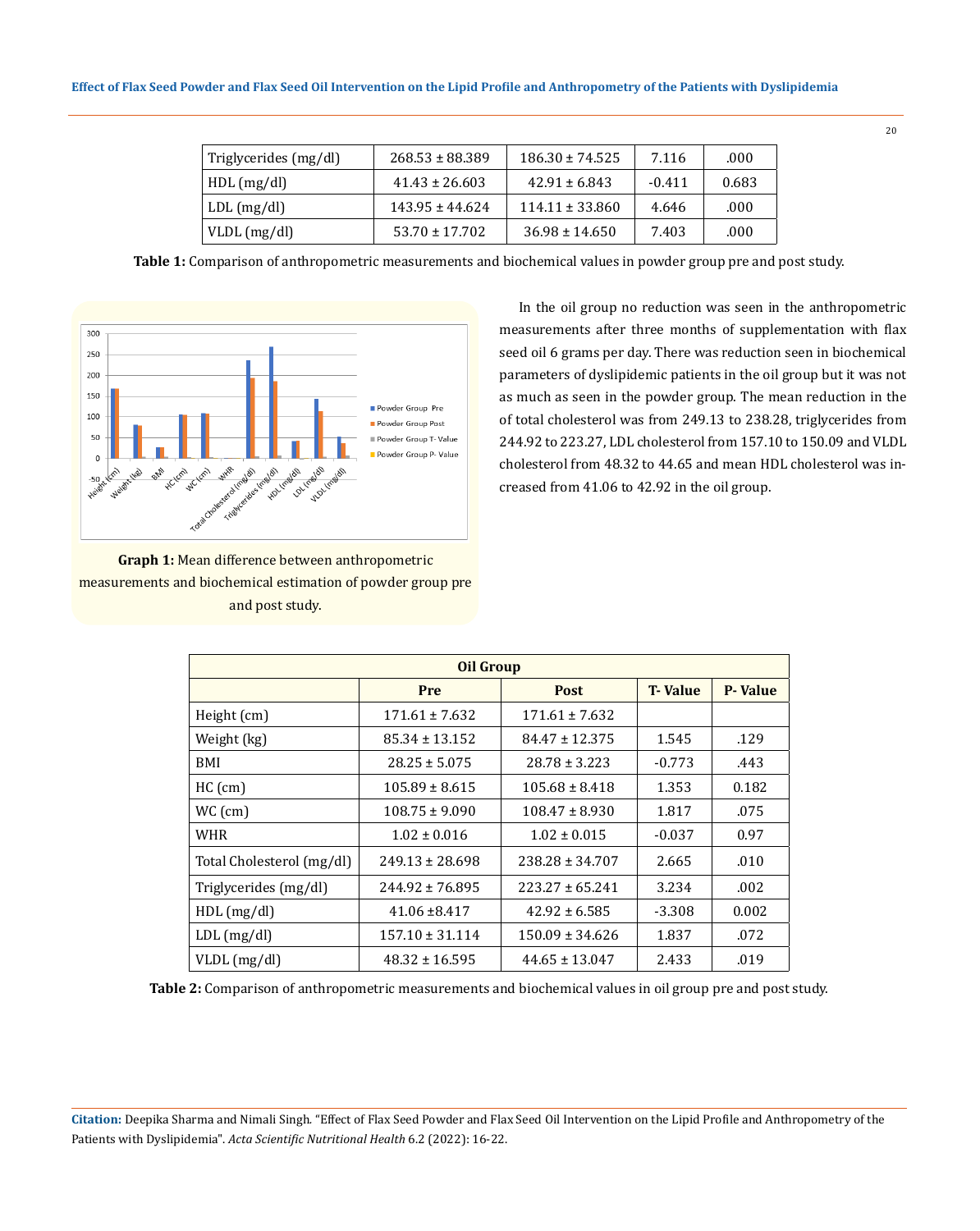#### **Effect of Flax Seed Powder and Flax Seed Oil Intervention on the Lipid Profile and Anthropometry of the Patients with Dyslipidemia**



**Graph 2:** Mean difference between anthropometric measurements and biochemical estimation of oil group pre and post study.



# **Graph 3:** Mean difference between anthropometric measurements and biochemical estimation of powder group and oil group pre and post study.

| <b>Powder Group</b>       |                     |                     | <b>Oil Group</b>    |                     |                 |                 |
|---------------------------|---------------------|---------------------|---------------------|---------------------|-----------------|-----------------|
|                           | Pre                 | <b>Post</b>         | Pre                 | <b>Post</b>         | <b>T</b> -Value | <b>P</b> -Value |
|                           | $167.88 \pm 7.591$  | $167.88 \pm 7.591$  | $171.61 \pm 7.632$  | $171.61 \pm 7.632$  | $-2.451$        | 0.016           |
| Height (cm)               |                     |                     |                     |                     | $-2.450$        | 0.016           |
|                           | $81.74 \pm 15.518$  | $79.67 \pm 15.135$  | $85.34 \pm 13.152$  | $84.47 \pm 12.375$  | $-1.249$        | 0.215           |
| Weight (kg)               |                     |                     |                     |                     | $-1.879$        | 0.063           |
| BMI                       | $28.36 \pm 5.944$   | $27.68 \pm 5.829$   | $28.25 \pm 5.075$   | $28.78 \pm 3.223$   | 0.100           | 0.921           |
|                           |                     |                     |                     |                     | $-1.169$        | 0.245           |
|                           |                     |                     | $105.89 \pm 8.615$  | $105.68 \pm 8.418$  | 0.232           | 0.817           |
| $HC$ (cm)                 | $106.35 \pm 11.158$ | $105.26 \pm 11.389$ |                     |                     | $-0.208$        | 0.835           |
| WC (cm)                   | $109.01 \pm 11.713$ | $107.45 \pm 11.736$ | $108.75 \pm 9.090$  | $108.47 \pm 8.930$  | 0.124           | 0.902           |
|                           |                     |                     |                     |                     | $-0.491$        | 0.625           |
| <b>WHR</b>                | $1.02 \pm 0.048$    | $1.02 \pm 0.044$    | $1.02 \pm 0.016$    | $1.02 \pm 0.015$    | $-0.185$        | 0.853           |
|                           |                     |                     |                     |                     | $-1.037$        | 0.302           |
|                           | $236.42 \pm 44.598$ | $193.89 \pm 38.546$ | $249.13 \pm 28.698$ | $238.28 \pm 34.707$ | $-1.695$        | 0.093           |
| Total Cholesterol (mg/dl) |                     |                     |                     |                     | $-6.052$        | 0.000           |
| Triglycerides (mg/dl)     | $268.53 \pm 88.389$ | $186.30 \pm 74.525$ | $244.92 \pm 76.895$ | $223.27 \pm 65.241$ | $-1.695$        | 0.093           |
|                           |                     |                     |                     |                     | $-6.052$        | 0.000           |
| $HDL$ (mg/dl)             | $41.43 \pm 26.603$  | $42.91 \pm 6.843$   | $41.06 \pm 8.417$   | $42.92 \pm 6.585$   | 0.093           | 0.926           |
|                           |                     |                     |                     |                     | $-0.008$        | 0.994           |
| $LDL$ (mg/dl)             | $143.95 \pm 44.624$ | $114.11 \pm 33.860$ | $157.10 \pm 31.114$ | $150.09 \pm 34.626$ | $-1.710$        | 0.090           |
|                           |                     |                     |                     |                     | $-5.253$        | 0.000           |
| $VLDL$ (mg/dl)            | $53.70 \pm 17.702$  | $36.98 \pm 14.650$  | $48.32 \pm 16.595$  | $44.65 \pm 13.047$  | 1.569           | 0.120           |
|                           |                     |                     |                     |                     | $-2.765$        | 0.007           |

**Table 3:** Comparison of anthropometric measurements and biochemical values in powder group and oil group pre and post study.

**Citation:** Deepika Sharma and Nimali Singh*.* "Effect of Flax Seed Powder and Flax Seed Oil Intervention on the Lipid Profile and Anthropometry of the Patients with Dyslipidemia". *Acta Scientific Nutritional Health* 6.2 (2022): 16-22.